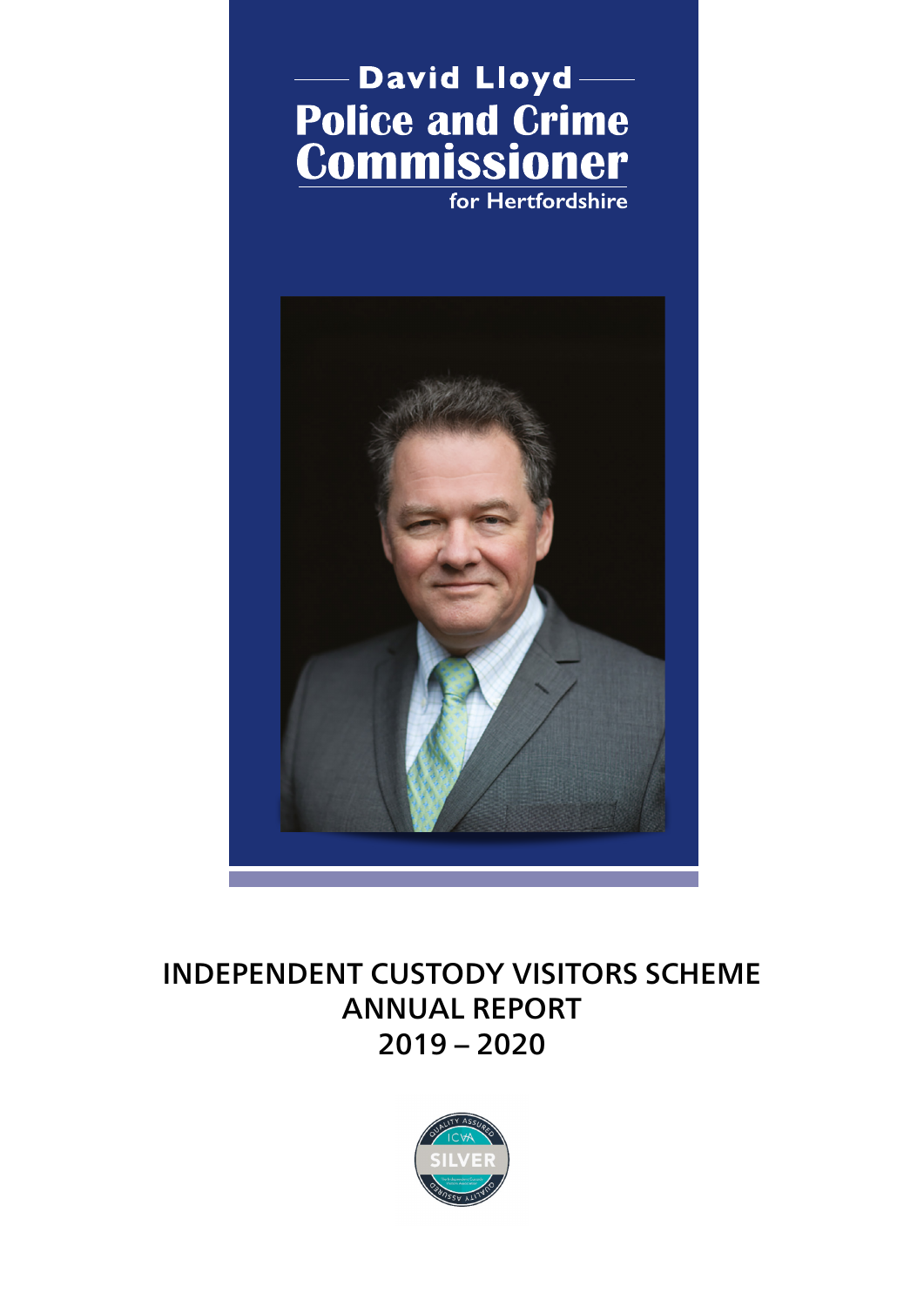# Foreword by David Lloyd, Police and Crime Commissioner for Hertfordshire

I am pleased to present this Annual Report highlighting the vital work our Independent Custody Visitors (ICVs) in Hertfordshire undertook during 2019-20.

Police custody remains a challenging and dynamic environment with many of the most vulnerable passing through its doors. The public rightly expect officers to act with integrity and impartiality and treat detainees fairly, professionally and according to their needs. This is why it is vital that we have independent visitors who are able to ensure that the high standard of detainee welfare in Hertfordshire's custody suites is maintained.

I am encouraged to see in the report that we have increased the number of volunteers visiting custody suites unannounced during the evenings and overnight, enabling that important oversight of detainees' welfare and conditions in custody throughout a 24-hour period. I am also pleased to see that all of the 131 issues reported by Hertfordshire's 34 ICVs this year were dealt with swiftly and positively. Over the years, the learning and feedback captured on the ICV visits has resulted in a number of positive changes being adopted by Hertfordshire custody staff and my office including revisions to the ICV reporting form which captures both quantitative and qualitative information and improvements to the availability of feminine hygiene products. With the support of custody staff, these changes have quickly become embedded in custody procedures.

Most recently, the COVID-19 outbreak has caused us all to rethink how we can use alternate forms of monitoring to ensure that the rights, entitlements and welfare needs of detainees are being met while ensuring the protection of our volunteers, detainees, staff and officers. It is a tribute to the hard work and creativity of my office, custody officers and volunteers that throughout this period, the monitoring of custody has been maintained. Initially though the use of dip sampling of custody records, and latterly the setting up of 'virtual visiting' on a weekly basis in each of the custody suites. I am grateful to the volunteers for rising to the challenge in these unprecedented times.

I would like to thank all the ICVs for their continued time, dedication and perseverance to the scheme, providing that vital independent oversight of detainees' welfare and conditions in custody. I look forward to seeing how the scheme develops over the coming year and working collaboratively for an even safer Hertfordshire.

David Lloyd Hertfordshire Police and Crime Commissioner



# Comments from the Chief Inspector of Hertfordshire Constabulary's Custody Units

Police Custody is a fundamental element of policing and it remains of significant national interest. Recent developments in the service's approach to topics such as mental health and children in custody have served to maintain the high-profile nature of this essential activity.

Custody remains one of the highest risk and most challenging areas of policing - with significant risk and expectations being placed upon Custody Officers, Detention Officers and PACE Inspectors on a daily basis.

We are charged with the responsibility of looking after

arguably our most chaotic, unpredictable and vulnerable individuals in society. Our aim is to deliver a consistent and transparent custody operation that is safe, effective and efficient.

The ICV volunteers' role is to ensure the Constabulary is delivering upon that aim and thereby reinforcing the already strong public confidence in its local police force.

There is much to reflect on over the last 12 months, which has seen significant change affecting Hertfordshire Custody.

I previously reported building on work that had taken place where custody cells across Bedfordshire, Cambridgeshire and Hertfordshire had been fitted with video screens to facilitate remote Inspector reviews via Skype. This innovative and creative project is the first of its kind in the country following successful securing of funding from the Police Transformation Fund. Following initial technical challenges, the system is now live in our suites. Following post implementation review, further work will continue to explore adding other features such as remote interpreter's services, legal consultation and Appropriate Adult (AA) services.

This year has seen the replacement of the cell 'call system and intercom' at Hatfield Custody Suite. This was a significant four week rolling building project, carefully managed whilst maintaining the operational effectiveness of the suite. The cell call system and intercom at our second Custody Suite – Stevenage is scheduled later this year. Another example of future proofing our Custody estate with the latest technology.

Significant preparation took place this year in readiness for the introduction of NHS commissioned Liaison and Diversion Services (L&D) to be embedded within Hertfordshire Custody. L&D is a process whereby people of all ages passing through the criminal justice system are assessed and those with mental health concerns, learning disabilities, substance misuse problems and other vulnerabilities are identified as soon as possible in the justice pathway.

Professionals embedded seven days per week in our Custody Suites will identify, support and provide access to appropriate services including, but not limited to, mental and physical health care, social care, substance misuse treatment and safeguarding. Where individuals are already accessing such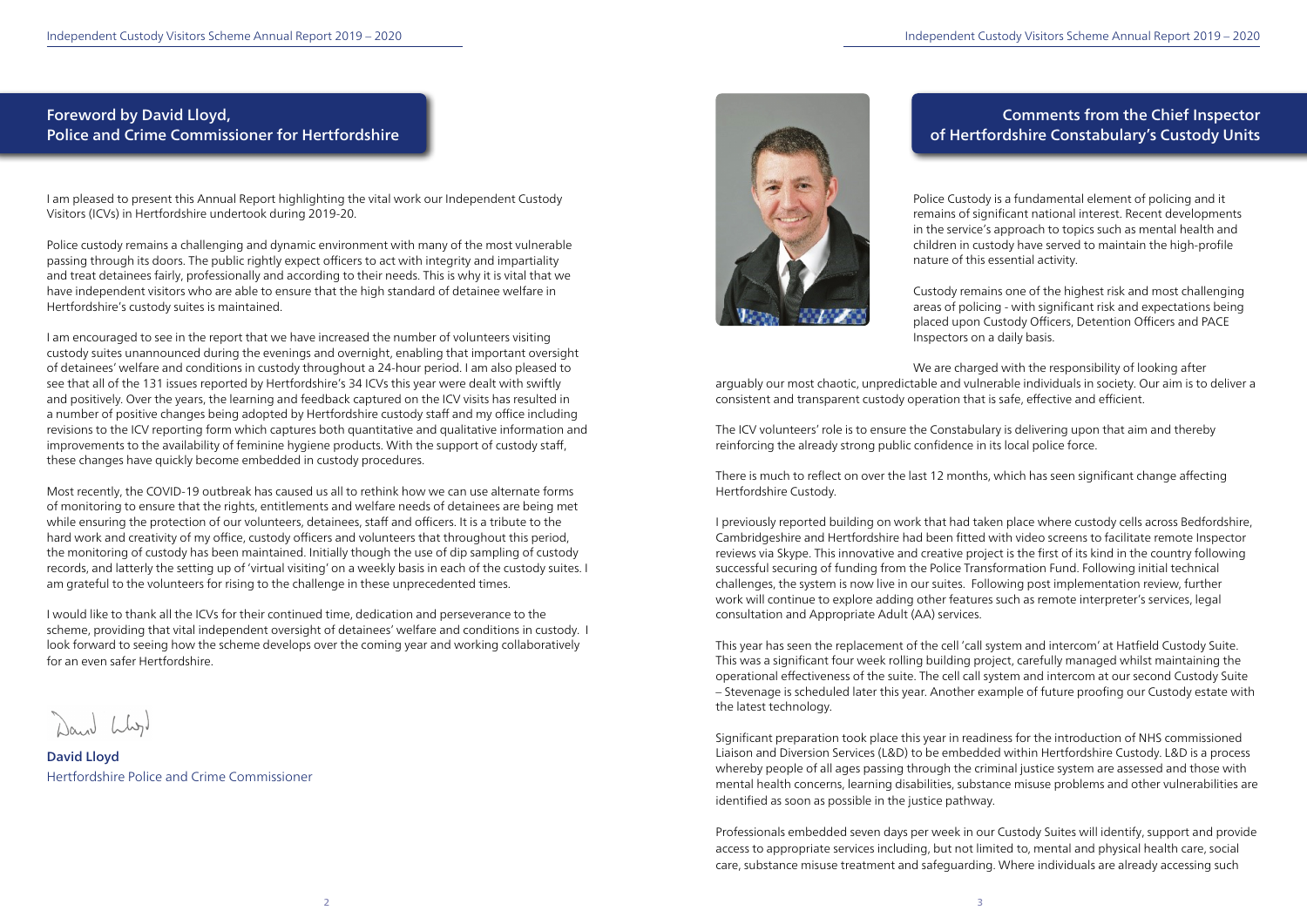services, L&D services will facilitate cross-service communications to ensure any additional needs are identified and services are working together to address the needs of individuals. This service will enhance further our current liaison and diversion services.

I am pleased to confirm that Hertfordshire Constabulary have again this year eliminated the use of police cells for Mental Health Act detentions.

With the outbreak of Covid-19, Hertfordshire Custody has had to quickly adapt. Minimising the risk of infection has been paramount with the decision to temporarily suspend the ICV scheme. These are unprecedented times with the Government implementing emergency legislation effectively requiring the vast majority of the population to remain in their homes. As a result, generally, crime reduced as did the level of suspects arrested nationally. Subsequently levels of arrests have since largely returned to normal.

The work of the ICVs is highly important and I have worked closely with the Police and Crime Commissioner's Office this year to help promote further the status and impact of the Independent Custody Visitors Scheme in Hertfordshire. I welcome and value the work of the ICV volunteers; independently visiting Stevenage and Hatfield Custody suites to check on the treatment of detainees and the conditions in which they are held and that their rights and entitlements are being observed.

The inspections and subsequent feedback - more important than ever following change, helps inform and reassure me that we remain effective, efficient and legitimate. We continue to focus on HMICFRS Custody Inspections across the country, identifying best practice and together will further look to target ICV visits in the future to support strategy and deliver improvements to custody services.

I would like to thank all of the ICV Volunteers for their outstanding effort again last year.

Mike Todd, Chief Inspector Hertfordshire Constabulary

Under the Police Reform Act 2002, all police force areas are required to have a custody visiting scheme in place. The scheme gives the public reassurance that detainees are being treated fairly by carrying out independent checks to ensure their legal rights and entitlements<sup>1</sup> are given as well as checking their welfare and dignity are being maintained. For detainees this is a time when they may be feeling vulnerable or confused. ICVs also review the custody suites for issues around cleanliness and maintenance.

Following the introduction of Police and Crime Commissioners (PCC) under the Police Reform and Social Responsibility Act (2011), David Lloyd was elected as PCC for Hertfordshire and took on responsibility for the operation of the Independent Custody Visiting Scheme in Hertfordshire. The Police and Crime Commissioner's Office (OPCC) manages and supports the smooth running of the scheme including the day to day enquiries, recruitment of the volunteers and ensuring improvements and development of the scheme.

ICVs are unpaid volunteers who live, work or study in Hertfordshire. Currently there are 34 ICVs from across the county, visiting the custody suites at Hatfield and Stevenage. All visits are unannounced and take place throughout the 24 hour period seven days a week. The ICVs are trained to introduce themselves to people in custody and ask questions to ensure that their treatment is fair and that they have access to their rights and entitlements. At the beginning of each visit, ICVs are informed of the number of detainees in custody at the suite being visited. These detainees are then introduced to the ICVs and seen by them subject to the detainees availability and consent.

During each visit, ICVs complete a report

form summarising their visit to individual detainees. This is forwarded to the Volunteers Administrator at the OPCC and the hard copy left with custody staff. Concerns raised by ICVs are reported to the Custody Inspector or escorting officer at the time of the visit, and to the Volunteers Administrator via the report form. The Volunteers Administrator highlights any concerns to the Custody Chief Inspector via email, telephone or during regular meetings depending on the urgency. The ICVs also have an opportunity to raise general concerns and matters arising from visits at their regular half yearly meetings. In August 2019, a new Volunteer Administrator was appointed and some changes have been implemented to ensure the scheme's continued effectiveness.

Although the role of an Independent Custody Visitor is an unpaid voluntary role, all ICVs are encouraged to complete an expenses form to allow any costs associated with visiting to be reimbursed. The Commissioner incurs other related costs for running the scheme including training, printing, catering for panel meetings, conference booking fees, and office membership of the Independent Custody Visiting Association (ICVA). ICVA leads, supports and represents PCCs with the Independent Custody Visiting Scheme helping to shape the schemes, equip managers to deliver effective schemes and keep them informed of legislative changes and reforms.

# Overview of the scheme

<sup>&</sup>lt;sup>1</sup> An extensive list of these legal rights are listed in Table 3 Rights of Detainees.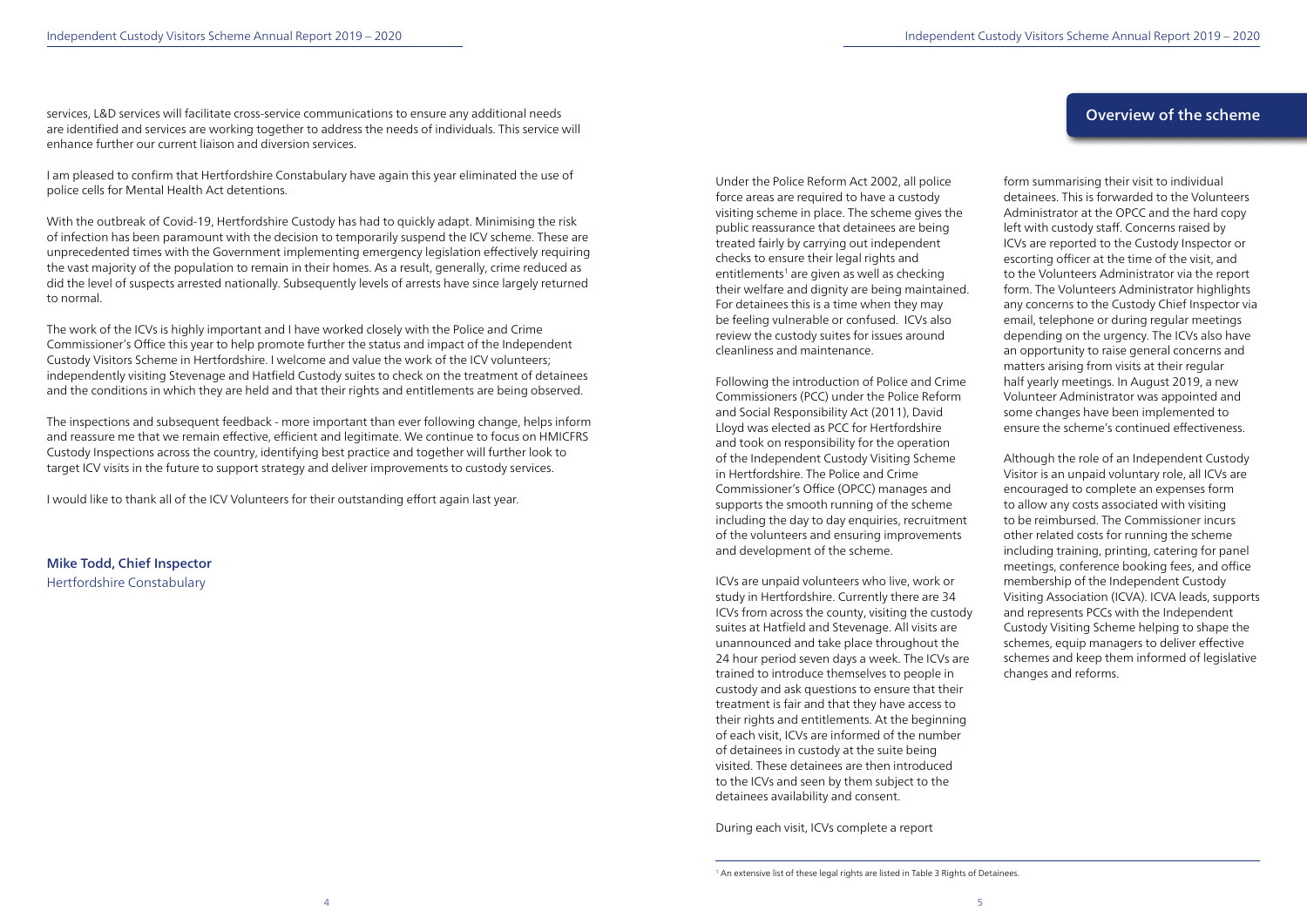#### Profile of the Independent Custody Visitors

There are 34 ICV's who live, work or study in Hertfordshire. 65 per cent are male volunteers and 35 per cent female volunteers. The demographics of our ICVs show that they are broadly representative of the Hertfordshire population with regards to ethnicity (Figure 12) but they are not in terms of age (Figure 23), this along with the gender imbalance will be an area of focus for recruitment in the coming year. Of the 34 ICVs, most have volunteered in that capacity for several years, including one for 30 years.

<sup>2</sup> According to the Office for National Statistics 2011 Census Hertfordshire ethnicity is represented by White 87.6%, Asian/Asian British 6.5%, Black/African/Caribbean/Black British 2.8%, Mixed/multiple ethnic groups 2.5%, other ethnic groups 0.6%.

<sup>3</sup> According to the Office for National Statistics 2011 Census the comparable age range in Hertfordshire was represented by 22% aged 30-44, 20% aged 45-59, 6% aged 60-64, 8% aged 65-74 and 5% aged 75-84.

When comparing Hertfordshire to other forces, it is evident that length of service varies between the schemes, with some having fixed term positions in order to maintain independence and a fresh perspective on scrutiny4.

4 Within Hertfordshire there is no fixed term of service for ICVs. ICVs are vetted every three years, terms and length of service are reassessed when the vetting comes up for renewal.

#### Figure 1: Ethnicity profile of the Independent Custody Visitors



Figure 2: Age profile of the Independent Custody Visitors



During the reporting period (1 April 2019 to 31 March 2020), 13,792 detainees passed through both custody suites, 8,035 at Hatfield and 5,757 in Stevenage. This compares to a total of 14,667 detainees in 2018-2019, a decrease of 6 per cent.

This decrease is reflected across the Eastern Region of Police Forces and is indicative of the positive impact of changes including Out of Court disposals such as Drug Warnings or Cautions being given, negating the need to take some individuals to be formally processed through custody, thereby reducing the custody throughput.

Over that time period, ICVs made a total of 129 custody visits seeing a total of 555 detainees from a possible 675 who were available to visit. 120 detainees did not consent to be visited by an ICV (see Table 1).

ICVs are not always able to see detainees for a variety of reasons. This includes those who are unavailable or unable to consent to have a visit. This is often due to detainees being asleep, intoxicated, deemed too violent by custody staff, being interviewed, in Court, with a health care professional or providing a DNA sample.

It should also be noted that due to COVID-19, ICV visits were suspended on 16 March 2020 and therefore most of the planned March visits did not take place while other options to maintain monitoring were being considered and developed.

# Table 1: Breakdown of the visits for the period 1 April 2019 to 31 March 2020

The number of persons detained at the time of ICV visits is 20 per cent lower than in the previous year. The percentage of those visited in relation to those available to be visited i.e. not asleep, in interview, seeing a solicitor or medical professional has reduced to 82 per cent from 84 per cent. One of the reasons for this is because of the frequency of anti-social hours visiting where many detainees have entered their rest periods. In addition, as already stated, overall throughput in custody has reduced due to Out of Court disposals not requiring individuals to be processed through custody.

Further due to COVID-19, a number of planned visits at the end of the financial year did not take place. The annual figures above also show a drop, though less marked, in those taken into custody throughout the whole year.

The volunteers have also been encouraged to vary their visit times with more of the evening visits now occurring in the later part of the evening which may also result in more detainees being asleep and therefore unable to be visited. There is still a high percentage that are visited however, and this is consistent with previous years' reports and illustrated in Figure 3.

# Key Findings

| <b>Custody Suite</b><br><b>Visited</b> | No. of visits<br>undertaken | No. of<br>detained<br>persons held | No. of<br>detainees<br>available to<br>visit | No. of<br>detained<br>persons<br>visited | % of detainees<br>visited<br>(of those<br>available) |
|----------------------------------------|-----------------------------|------------------------------------|----------------------------------------------|------------------------------------------|------------------------------------------------------|
| Hatfield                               | 67                          | 900                                | 451                                          | 372                                      | 82%                                                  |
| Stevenage                              | 62                          | 552                                | 224                                          | 182                                      | 81%                                                  |
| <b>TOTAL</b>                           | 129                         | 1452                               | 675                                          | 554                                      | 82%                                                  |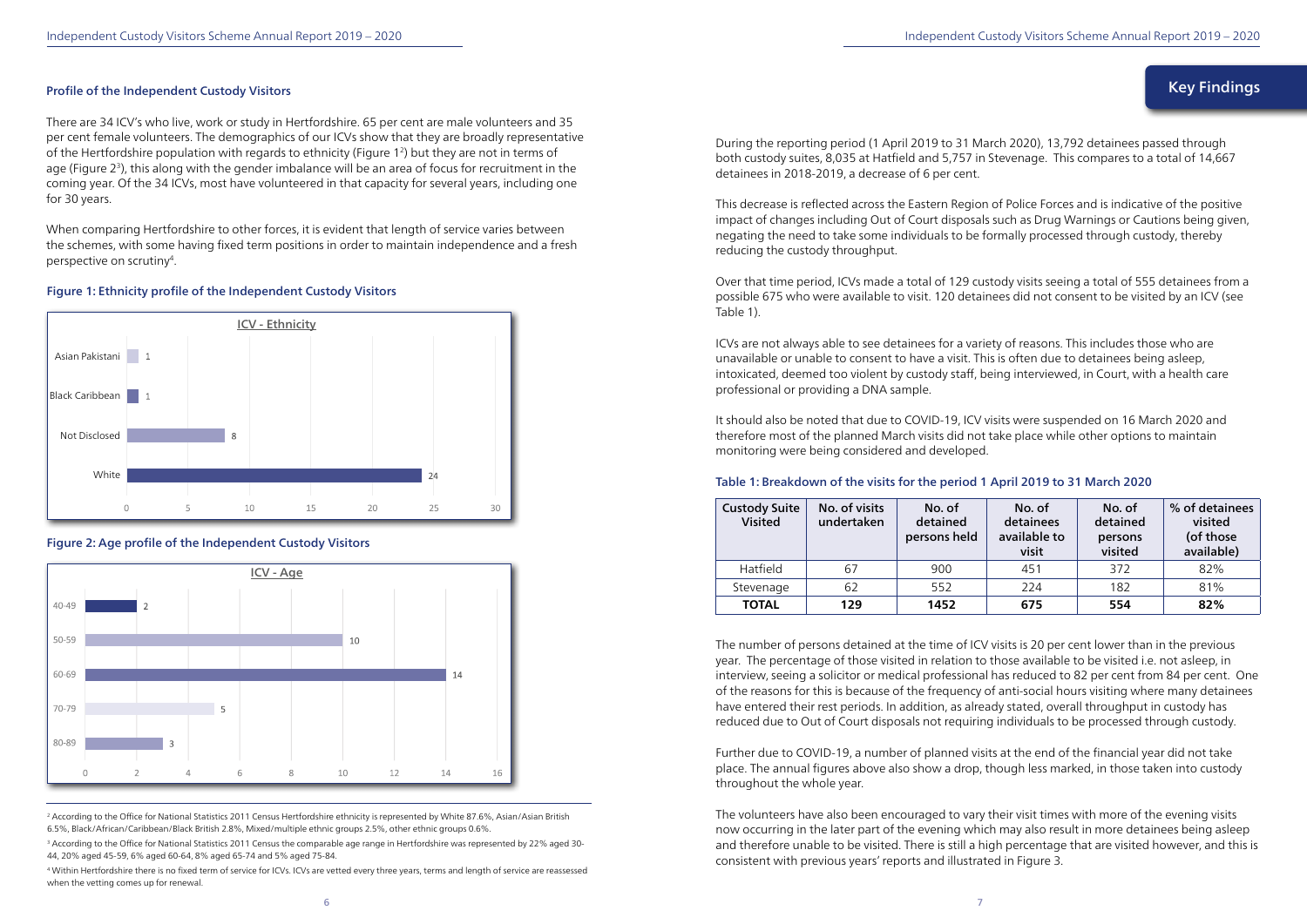Figure 5 shows that the highest proportion of people coming through custody are from a White background representing 75 per cent of the total number of detainees. Those categorised as Black accounted for 14 per cent and Asian accounted for 6.4 per cent. When comparing these figures to the ethnic breakdown of Hertfordshire, it shows that the White and Asian ethnicities are broadly representative, but the Black category is over represented7.

#### Figure 5: Officer-defined ethnicity of detainees 2019/2020 (No. 13,792)

# Matters arising from custody visits

Hertfordshire's IVCs plan to make three visits per week to Hertfordshire's two custody suites on a rota system of two visits to one suite and one visit to the other, then the reverse the following week. This is a revision of the previous booking system which enables the better management of visitor availability while maintaining the statutory requirements. The visits take place to provide coverage over a 24 hour period, but are scheduled to ensure that both suites are not visited at exactly the same time in order to minimise operational disruption.

It is not currently mandatory on Athena<sup>5</sup> for officers to ask detainees to state their ethnicity when being booked into custody if it they are already known on the police management system and will be left as 'Not Recorded'<sup>6</sup> unless specifically asked during the booking in process. As a result, 41 per cent (5740) of 'self-defined' ethnicity records during 2019/20 were listed as 'Not Recorded' (see Figure 4) and therefore it makes and trends difficult to identify. However, using 'officer defined' ethnicity enables a greater proportion of the 'Not Recorded' to be categorised as evident in Figure 5.

<sup>5</sup> Athena is a police intelligence and case management system used by nine forces – Bedfordshire, Cambridgeshire, Essex, Hertfordshire, Kent, Norfolk, Suffolk, Warwickshire and West Mercia

During 2019/2020 of the 555 detainees visited, issues were noted from 59 (11 per cent) detainees. In total 131 issues<sup>8</sup> were reviewed (see Table 2). Positively, 89 per cent of detainees did not raise any issues regarding their welfare whilst in custody, a percentage increase over the previous reporting period. 16 (3 per cent) detainees gave positive comments that were recorded by the visitors surrounding their detention, focused primarily on how they had been treated by custody staff.

Positive comments and other feedback are discussed in monthly meetings between the scheme administrator and the custody Chief Inspector who will pass on and discuss with the custody inspectors where any learning is needed.

# Figure 3: Comparison of detainees seen between 2016/17 and 2019/20

#### Ethnicity of detainees in custody 2019/20

# Figure 4: Self-defined Ethnicity of detainees 2019-2020

<sup>6</sup> Not recorded are those records where the data is blank. 'Unknown' is were the officer has specifically chosen 'unknown' on the list of categories.







<sup>7</sup> According to the Office for National Statistics Census 2011, Hertfordshire ethnic breakdown is White 87.6%, Asian/Asian British 6.5%, Black/African/Caribbean/Black British 2.8%, Mixed/multiple ethnic groups 2.5%, other ethnic groups 0.6%. <sup>8</sup> More than one issue may have been reported by each detainee or may have been expressed by an ICV and exclude the positive comments.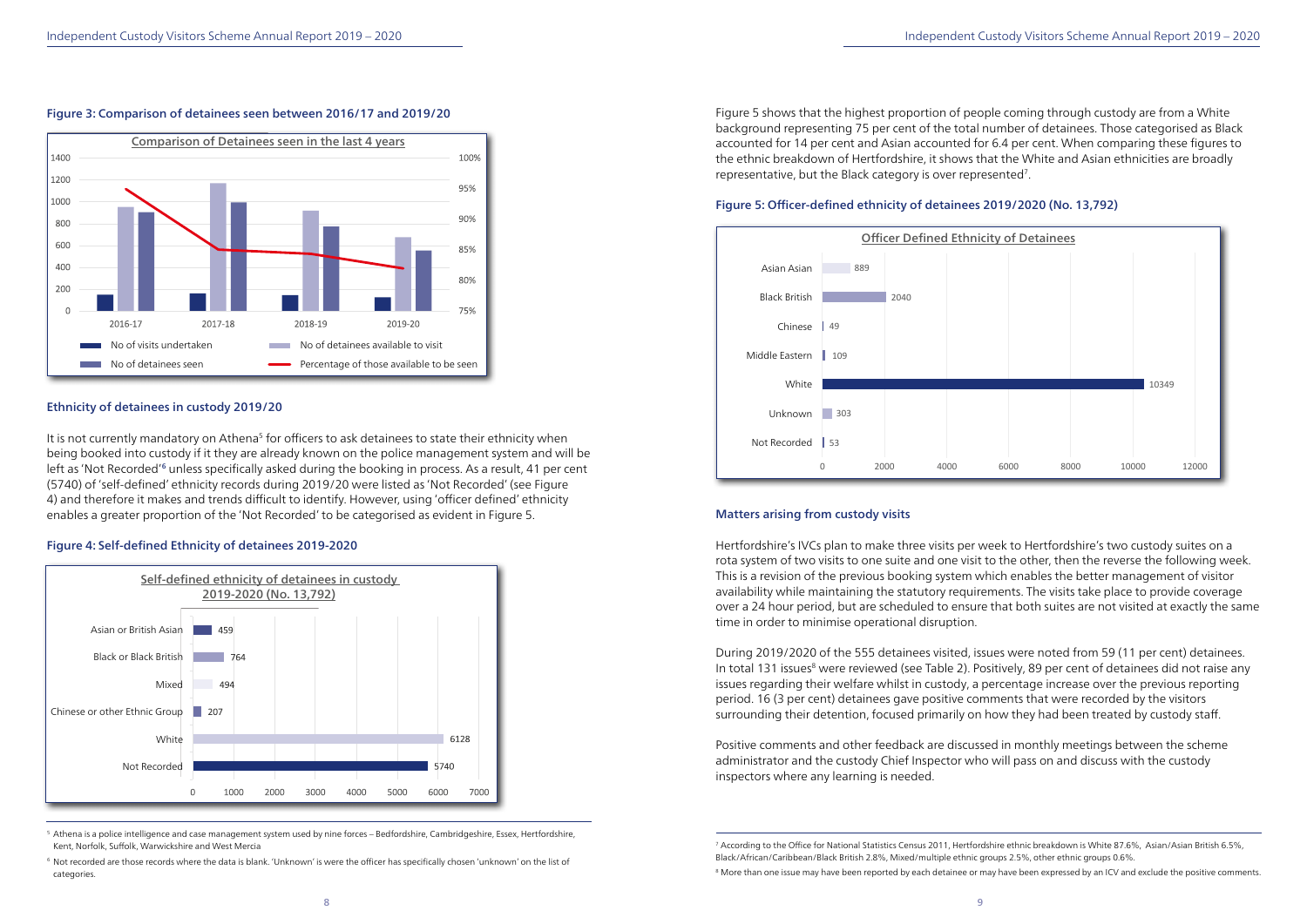#### Table 2: Categories of issues raised by ICVs

#### 1. Rights of Detainee

Of the 11 per cent of the detainees that raised issues, the majority related to the Rights of Detainee where a total of 52 issues were raised (see Table 3). Table 4 breaks down the Rights of Detainee by self-defined ethnicity. From those ethnicities that are known, there does not appear to be any identifiable trends or issues of note.

#### Table 3: Sub-categories of issues relating to the Rights of Detainee

Within the Rights of Detainees, access to medical help accounted for the most issues raised by detainees at 33 per cent. Of the 17 issues raised seven detainees requested to see a Health Care Practitioner (HCP) relating to physical health issues, 10 wanted medication and one person was waiting to attend hospital. Where the HCP was required either custody staff had already made contact and were waiting for the HCP to attend or made the request, it was generally that the detainee was waiting although the request was in hand. The need for medication was addressed and was either being taken to custody by a family member or appropriate alternative medication was prescribed by the HCP. In one instance police attended the detainee's address to retrieve medication. Table 5 shows the breakdown in regards to medical help required broken down by self-defined ethnicity. Due to the high proportion of those detainees whose self-defined ethnicity was 'refused/ not stated' group, it is difficult to assrtain whether there are any trends or areas for concern.

# Table 5: Access to Medical Help concern raised by self-defined ethnicity

|                | <b>Categories of issues raised</b> | <b>Number of issues</b><br>raised | % of total |
|----------------|------------------------------------|-----------------------------------|------------|
|                | Rights of Detainee                 | 52                                | 40%        |
| $\overline{2}$ | <b>ICV Staff Issues</b>            | 10                                | 8%         |
| 3              | <b>Access to Amenities</b>         | 8                                 | 6%         |
| 4              | Food/Drink/Reading                 | 8                                 | 6%         |
| 5              | <b>Vulnerable Detainees</b>        | 7                                 | 5%         |
| 6              | Cleaning                           | 6                                 | 5%         |
| 7              | Detention Issues PACE              | 2                                 | 2%         |
| 8              | Maintenance                        |                                   | $1\%$      |
| 9              | Services Available                 | $\Omega$                          | $0\%$      |
|                | Positive feedback                  | 37                                | 28%        |
|                | Total concerns/comments noted      | 131                               |            |

| <b>Table 4: Rights of Detainee</b><br>by self-defined ethnicity | <b>Rights of Detainee</b> | Vulnerable Detainee | Access to Amenities | Services Available | Cleaning | Maintenance | Food/Drink/Reading | Detention Issues PACE | ICV Staff Issues | Positive Feedback |
|-----------------------------------------------------------------|---------------------------|---------------------|---------------------|--------------------|----------|-------------|--------------------|-----------------------|------------------|-------------------|
| <b>White British</b>                                            | 11%                       | 1%                  | 2%                  |                    |          |             | $1\%$              |                       | 1%               | 4%                |
| <b>White Irish</b>                                              | 1%                        |                     |                     |                    |          |             | $1\%$              |                       |                  |                   |
| Any Other White                                                 |                           |                     |                     |                    |          |             |                    |                       |                  | 1%                |
| <b>White and Black Caribbean</b>                                |                           |                     |                     |                    |          |             |                    |                       |                  | $1\%$             |
| <b>White and Black African</b>                                  | $1\%$                     |                     |                     |                    |          |             | $1\%$              |                       |                  |                   |
| <b>Mixed White and Asian</b>                                    |                           |                     |                     |                    |          |             |                    |                       |                  |                   |
| Any Other Mixed                                                 |                           |                     |                     |                    |          |             |                    |                       |                  |                   |
| Asian/British Indian                                            |                           |                     |                     |                    |          |             |                    |                       |                  |                   |
| Asian/British Pakistani                                         | 1%                        |                     |                     |                    |          |             |                    |                       |                  |                   |
| Asian/British Bangladesh                                        |                           |                     |                     |                    |          |             |                    |                       |                  |                   |
| Any Other Asian                                                 |                           |                     |                     |                    |          |             |                    |                       |                  |                   |
| <b>Black/British Caribbean</b>                                  |                           |                     |                     |                    |          |             |                    |                       |                  |                   |
| <b>Black/British African</b>                                    | $1\%$                     |                     |                     |                    |          |             |                    |                       |                  |                   |
| Any Other Black                                                 | 2%                        |                     | 1%                  |                    |          |             |                    |                       |                  | 1%                |
| Chinese                                                         | 2%                        |                     |                     |                    |          |             |                    |                       |                  |                   |
| Any Other Ethnic Group                                          | 2%                        |                     |                     |                    |          |             |                    |                       |                  |                   |
| <b>Refused/Not stated</b>                                       | 10%                       | 2%                  | 4%                  |                    | 1%       |             | 2%                 | 1%                    | 3%               | 5%                |
| Not Recorded by ICV                                             | 11%                       | 3%                  |                     |                    | 4%       | 1%          | 2%                 | 1%                    | 4%               | 18%               |

| <b>Rights of Detainee</b>            | <b>Number of Issues raised</b> | % of total |
|--------------------------------------|--------------------------------|------------|
| Access to medical help               | 17                             | 33%        |
| Phone Call                           | 11                             | 21%        |
| Access to drink                      | 8                              | 15%        |
| Access to free legal advice          | 7                              | 13%        |
| Access to food                       | 5                              | 10%        |
| Someone informed of their location   | $\overline{2}$                 | 4%         |
| Not given rights                     |                                | 2%         |
| Contact Embassy                      | 1                              | 2%         |
| Privacy while receiving legal advice | 0                              | $0\%$      |
| Access to "Codes of Practice"        | 0                              | $0\%$      |
| Can see written notice of rights     | 0                              | $0\%$      |
| Access to interpreter/language cards | $\Omega$                       | $0\%$      |
| Access to complaints procedure       | 0                              | $0\%$      |
| <b>Total issues noted</b>            | 52                             |            |

| ble 4: Rights of Detainee<br>self-defined ethnicity | ā<br><u>s</u><br>5<br>ights |
|-----------------------------------------------------|-----------------------------|
| <b>White British</b>                                | 11 <sup>9</sup>             |

| Ethnicity                        | % of total |
|----------------------------------|------------|
| White British                    | 29%        |
| Chinese                          | 6%         |
| Any Other Ethnic Group           | 6%         |
| Refused/Not stated               | 41%        |
| Not Recorded by ICV <sup>9</sup> | 18%        |

9 Not recorded by an ICV relates to the entry on the ICV report form that was not completed. Refused/Not Stated means the detainee did not provide the requested information when being booked into custody.

| ustody Visitors Scheme Annual Report 2019 - 2020 |  |  |  |
|--------------------------------------------------|--|--|--|
|                                                  |  |  |  |
|                                                  |  |  |  |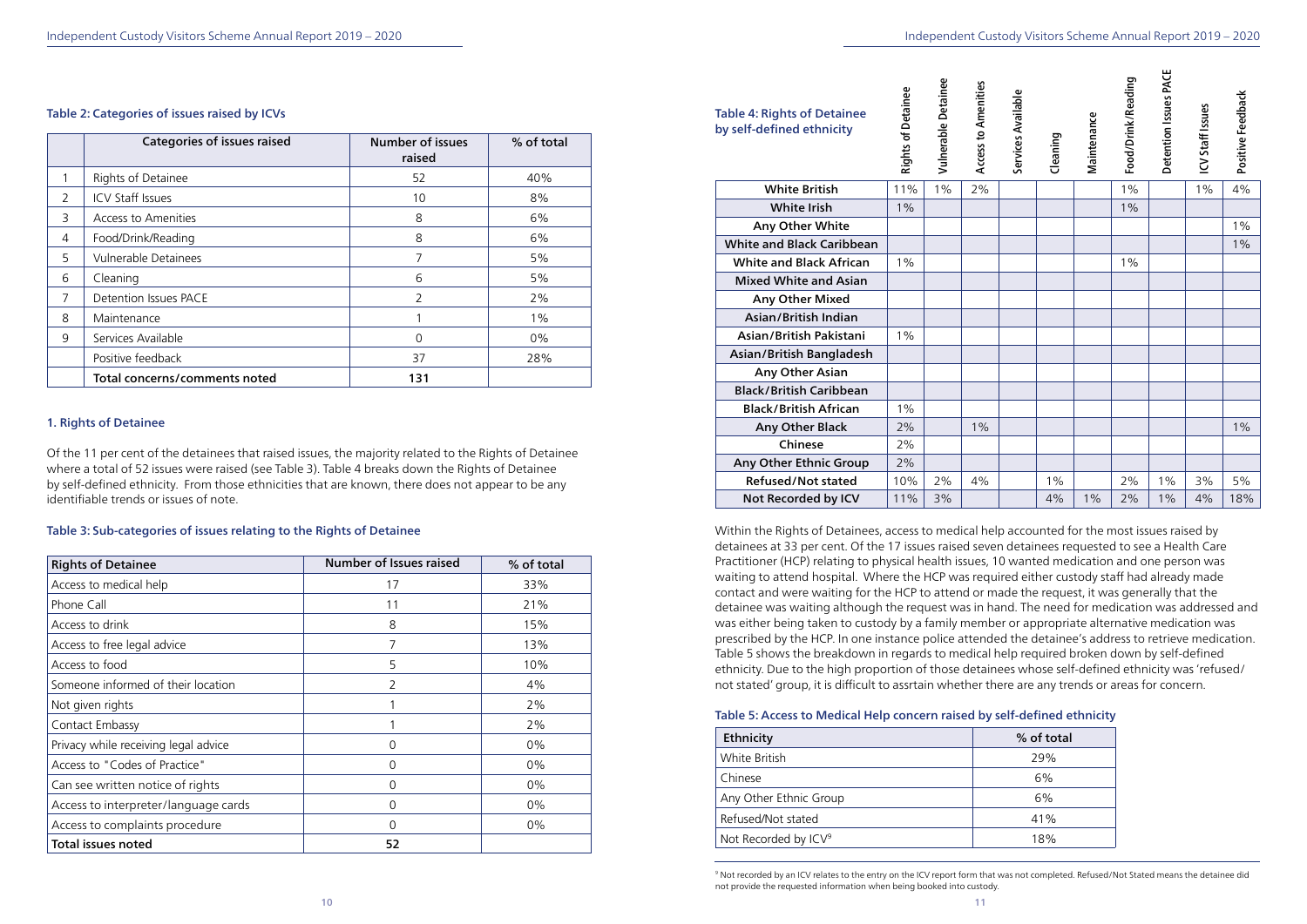Issues relating to rights to telephone calls were generally initiated in conversation with ICVs. These were instances where there had been operational reasons for the delay or the detainee had changed their mind after initial arrival procedure or where a family member was seriously ill and they wished to speak to them.

Food and drink are frequently refused initially by a detainee and then requested when ICVs are present, particularly those unfamiliar with the process of being taken into custody. This remains an ongoing factor from previous reporting and was the third highest reported category. However when reported and passed on by the ICVs the requests are actioned promptly with food or drink often being brought while the ICVs are still in attendance.

#### 2. Issues raised by the Independent Custody Visitors

ICV staff issues were the second highest reported issues this year. These primarily related to issues raised by the ICVs regarding the custody staff and how the ICVs are treated in the course of undertaking their functions. It was noted that these related to reports of occasional long waiting times for ICVs to access custody. Access for ICVs should be prompt but due to pressures in the custody suites sometimes access is delayed. When this occurs reasons behind the delays are investigated and addressed.

#### 3. Access to Amenities

Comments were also noted with regards to accessing amenities. Access to having a shower or exercising was good, the main issues were requests for toilet paper being relayed to custody staff. In each instance this was addressed promptly.

# 4. Food, Drink and Reading material

With specific reference to food, drink and reading category, these were requests for one or more of these items made directly to the ICVs. Either they had not been offered these recently or had previously declined and then requested it from the ICVs rather than waiting for the next observation check. All matters raised in this regard were addressed promptly (see Table 6).

#### Table 6: Issues raised relating to Food, Drink or Reading

ICVs have identified seven concerns specifically relating to vulnerable detainees in custody and these equate to four concerning children and three to adults.

The lower number of concerns raised would seem to indicate that work put in place around recruitment of Appropriate Adults by the Local Authority to increase the number of volunteers available has started to address issues raised in the period 2018/19.

Work is still on-going in this area with a focus on reducing the occasions where children are in custody overnight without seeing an Appropriate Adult.11

Figure 6 shows that for the fifth year running, the Constabulary have not held anyone in a custody suite who has been detained under Section 136 of the Mental Health Act 1983, they are instead taken to a designated medical facility as a place of safety.

# Figure 6: Issues raised by ICV's relating to vulnerable detainees 2019/20

#### 6. Cleanliness

Cleanliness issues have dropped from the second highest recorded issue during 2018/19 to sixth during 2019/20. Most of the six comments relate to cells or exercise yard awaiting cups and plates being removed, two related to the cleaning of the microwave in the kitchen as shown in Table 7. Showers and kitchen areas were consistently reported as being clean by the ICVs.

| Issues relating to Food, Drink or Reading        | <b>Totals</b> | % of total |
|--------------------------------------------------|---------------|------------|
| Detainee has Access to Reading Materials         |               | 13%        |
| Religious items - storage/condition/availability |               | 2%         |
| Correct Storage of Food                          | 0             | 0%         |
| Food in Date                                     | O             | 0%         |
| Dietary / Religious Requirements Catered for     | 0             | 0%         |
| Guidance to staff available and visible          |               | $0\%$      |
| <b>Total issues noted</b>                        | 8             |            |

#### 5. Vulnerable Detainees<sup>10</sup>



<sup>10</sup> For a definition of vulnerability, see Appendix 1.

<sup>11</sup> During the period April 2019 to March 2020 a total of 324 young people were brought into custody between the hours of 11pm and 8am, outside the operating hours of the local authority voluntary Appropriate Adult scheme, with 311 having their detention authorised and requiring an AA overnight.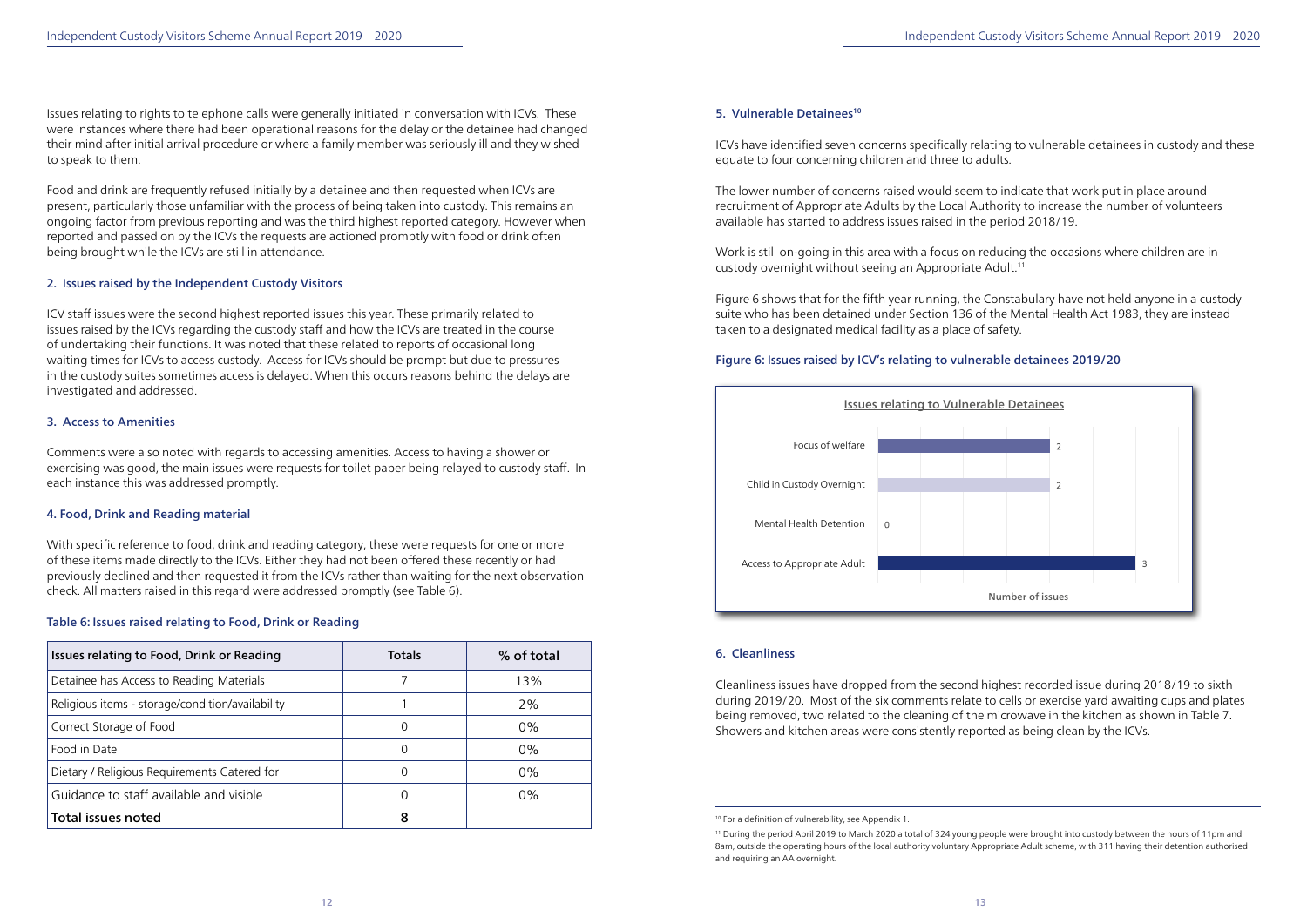#### Table 7: Issues relating to cleanliness across both custody suites

#### 7. Issues relating to Detention or PACE

Two suggestions of detention or PACE issues, relating to their length of stay, were investigated and found to be perception issues by the detainee. ICVs checked custody records confirming that the detention was lawful.

#### 8. Maintenance

Just one maintenance issue was recorded related to cell temperature.

#### 9. Services Available

There were no recorded issues relating to Services available for the current year.

### Positive Feedback

ICVs also recorded a number of positive comments by detainees regarding their welfare in custody. Of the 37 positive comments, 16 detainees (3 per cent of those visited) chose to comment specifically about their welfare saying they had been well treated. In 111 cases (86 per cent of visits made) ICVs commented specifically that the facilities were clean and generally supplies of equipment and food were good. ICVs also said that police staff were helpful and professional when dealing with detainees. This is an extremely positive result and custody staff should be commended for maintaining the facilities to a high standard.

|                           | <b>Totals</b> | % of total |
|---------------------------|---------------|------------|
| Individual Cell           | 3             | 50%        |
| Kitchen                   | 2             | 33%        |
| <b>Exercise Yard</b>      |               | 17%        |
| Showers                   | $\mathbf 0$   | $0\%$      |
| Interview Room            | $\mathbf 0$   | $0\%$      |
| Reception                 | 0             | $0\%$      |
| Corridor                  | 0             | $0\%$      |
| Prayer Room               | $\Omega$      | $0\%$      |
| <b>Total issues noted</b> | 6             |            |

#### Covid-19

As the year drew to a close, the effects of the Covid-19 pandemic resulted in a temporary suspension of ICV visits to maintain the welfare of both volunteers, staff and officers. To meet the Commissioner's statutory responsibility a Home Office approved method of dip sampling custody records to check that rights, entitlements and welfare needs were being met was initially undertaken. Phase two saw ICVs involved in discussions to expand the process to a conference call into custody and speaking to detained persons via mobile telephone link within their cells. This has proven to be very successful and allowed the ICVs to undertake visits remotely in pairs while further work will continue to enable them to return to physical visits at the earliest opportunity and when safe to do so.

#### Appropriate Adults

Following some issues with the provision of suitable appropriate adults and delays in attendance at certain times, the way the service is provided is under review by the Constabulary to seek improvements. In liaison with the Chief Inspector of Custody this will be monitored to ensure there is suitable provision and allocation of an appropriate adult when needed.

#### **Supplies**

Following issues with the supply of blankets in the previous year there have been improvements in stock control which have contributed to maintaining a good supply. While this is one of the key areas monitored by ICVs there have been few reports of these being low in supply, even at busy times.

#### IT Systems

The Constabulary's intelligence and case management system, Athena, provides ICVs with a bespoke "snapshot" of those in custody when they arrive. There are still occasional outages causing timeliness issues with obtaining the data, but this is an improving picture.

#### Quality Assurance Framework

The Quality Assurance Framework was introduced by ICVA in April 2018. It enables schemes to reflect on how they comply with the Code of Practice, the legislation which underpins custody visiting. It seeks to encourage schemes to celebrate areas of strength, promote custody visiting and the achievements schemes have made, drive performance and increase sharing of good practice.

Hertfordshire achieved the Silver Award standard in 2019, showing a good standard of custody visiting and volunteer management. We will aim to build on this achievement and the great work of our dedicated custody visitors in seeking to achieve the Gold Award in the next round of reassessments which is anticipated to be in 2021/2022.

#### Going Forward

In the coming year ICV reports will continue to be carefully reviewed to ensure all detainees continue to receive their rights and entitlements and are treated with dignity and respect.

# Areas of focus this year